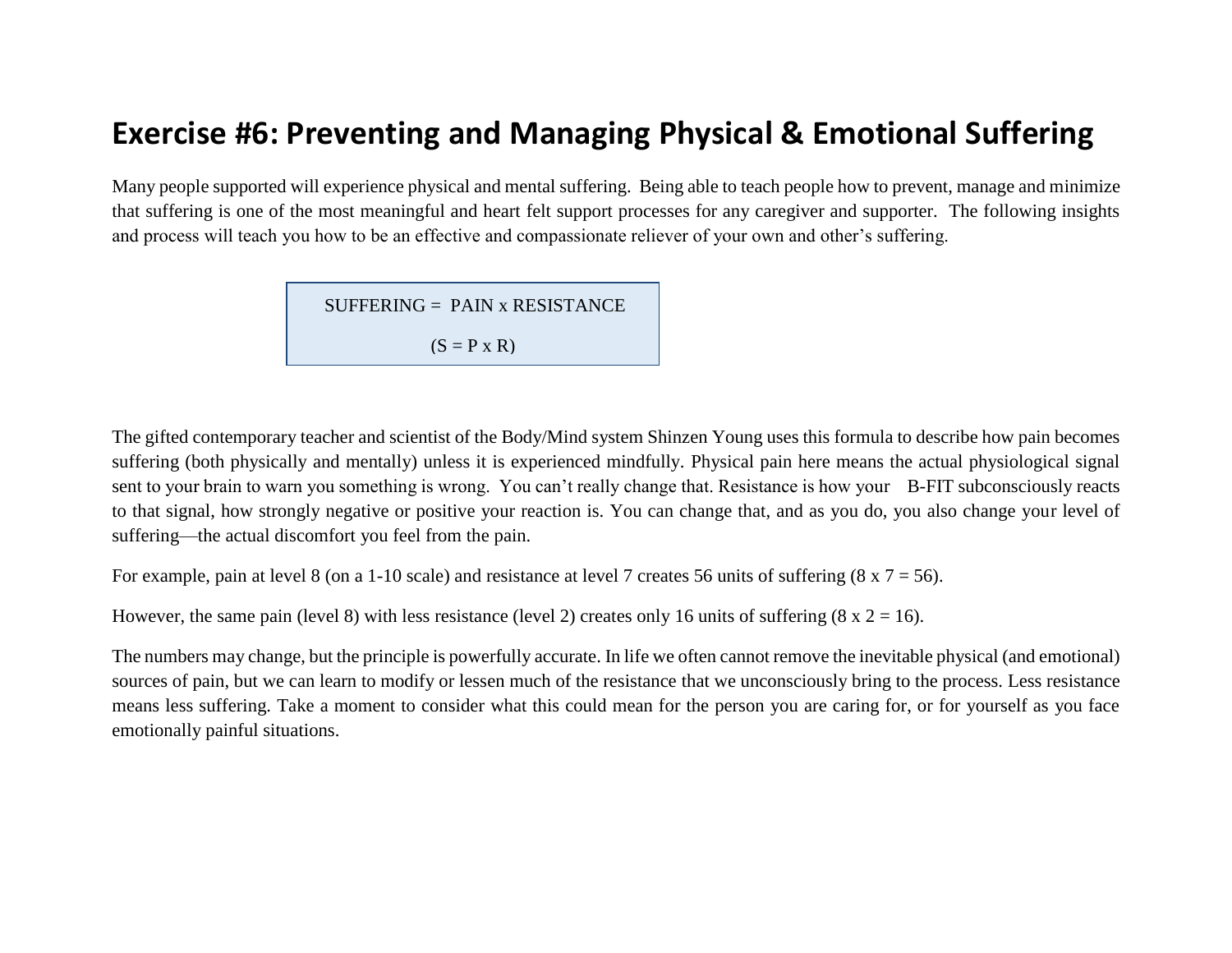#### **Divide and Conquer, Again**

Remember that divide and conquer is the key principle behind the 'miracle' of B-FIT mindfulness. Let's imagine now that pain and resistance are parts of that strong, braided rope we talked about in the 'Intentions' section. As we mindfully explore and separate each of the braided strands, the rope loses it strength. Once each strand is separated from the whole, each thread can be easily broken.

Similarly, mindfully managing pain can be seen as dividing it into more manageable parts.

To further understand this divide-and-conquer strategy, remember that the conscious and unconscious **energy that is the source of our resistance is limited**. This is proven every day by our earlier example of when the average person looks at objects—like a building on the way to work –many times, but yet never sees it. There is only so much that we can consciously focus on. Then one day, driving the same road travelled for years—there it is!

The nervous system has a limited amount of conscious energy. If we can skillfully use up this energy in mindfully exploring what is actually happening in B-FIT as we experience physical (or emotional) pain, the nervous system will not have sufficient conscious energy left to resist the pain.

For example, let's say that when you experience a physical injury. Your nervous system which is wired in layers to protect your injured tissue, has 100 units of conscious and subconscious energy. The average untrained nervous system (the average person) without being aware of it, uses all 100 units of energy to automatically flood the body with hormones and other messages to activate the layers of tissue to resist and tighten, in order to give the brain the message to stop this harmful external activity—it hurts, it is dangerous.

Suppose however, that you use your conscious, mindful energy to explore and ahh-llowingly experience the different locations and qualities of the pain, such as:

- the location of the body sensation; for example, knee, back;
- $\bullet$  the spatial form of the pain the shape of the area affected;
- $\bullet$  the intensity of the pain stronger or weaker;
- the changing 'flavours' of the body sensations.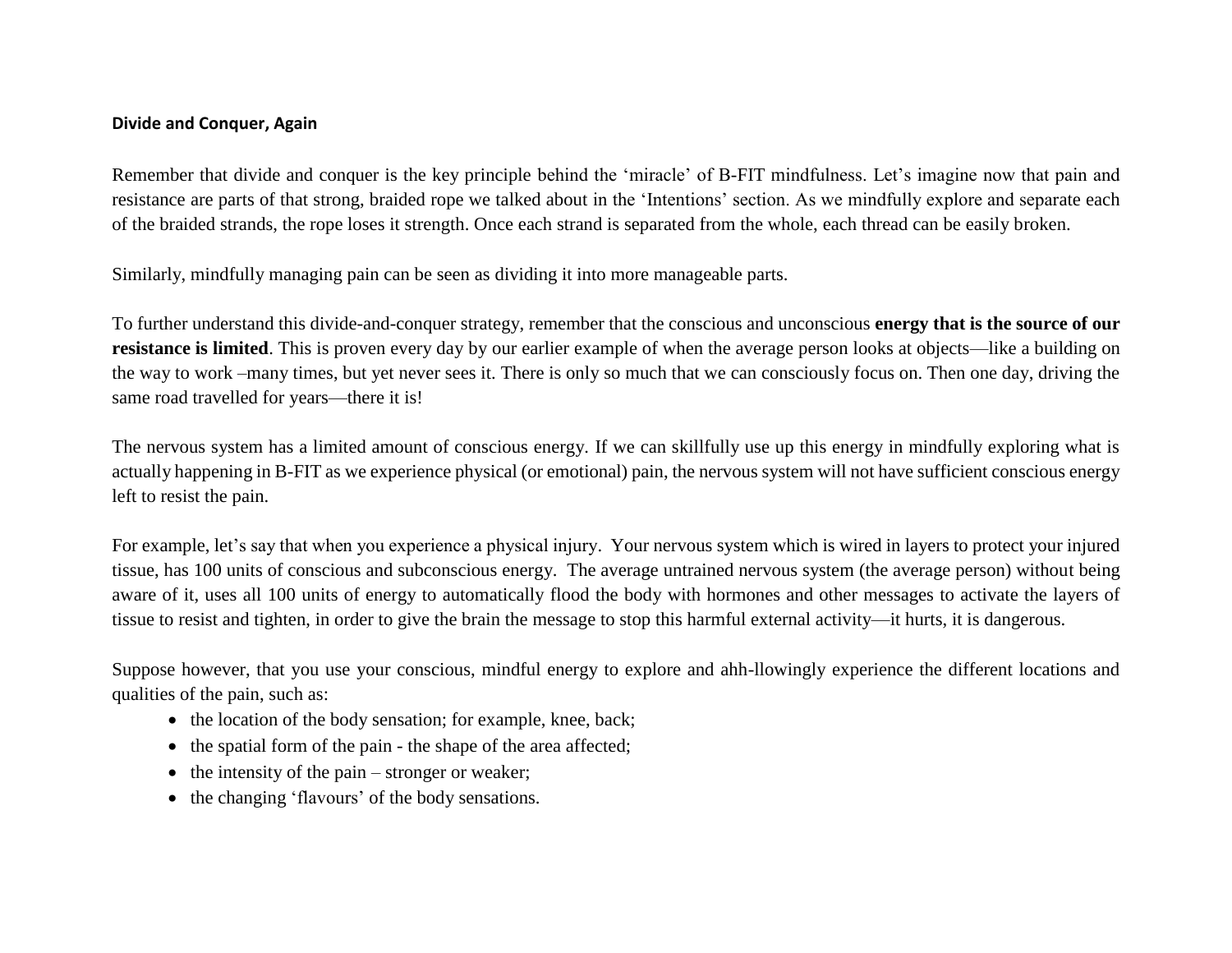Say that you invest 20% of your units of energy into exploring and ahh-llowing each of these elements of the painful body sensations; those units of energy are now not available to build resistance to the pain and actually increase the suffering.

In B-FIT mindfulness, then, **we redeploy conscious energy 100% into studying the form and movement of the pain**. We thereby use up the energy that otherwise would have been used naturally by the nervous system to over-compensate in the production of resistance and therefore suffering. Once this process is successfully completed many times, the nervous system starts to say, "Hmm, I like this lack of suffering," and starts to manage its resources better on its own.

# **Understanding Resistance**

To effectively manage pain, then, we must start by understanding resistance. Not too surprisingly, all of the components of B-FIT (Body sensations, Feelings, Image thoughts and Talk thoughts) are the energy sources of resistance and therefore also potentially the source of relief from suffering.

## **Body Sensations:**

Through hundreds of thousands of years our bodies have evolved in ways to prevent injury because not too long ago, before the age of modern medicine, a serious injury meant certain death. The nervous system therefore provides layers upon layers of protection against injury. With the mindfulness microscope of B-FIT, however, we can clearly observe and release the tension in the tissue at the centre of the pain.

Another strategy to reduce the level of suffering from the pain is to focus on what we call the "cringe" reactions surrounding the most painful location where much of the resistance is held. This is like observing the ripples on a pond after the stone makes the splash. Specifically, if awareness and an intention of ahh-llowing is brought to the following body sensations around the pain centre, the resistance - and therefore the suffering - will be significantly reduced: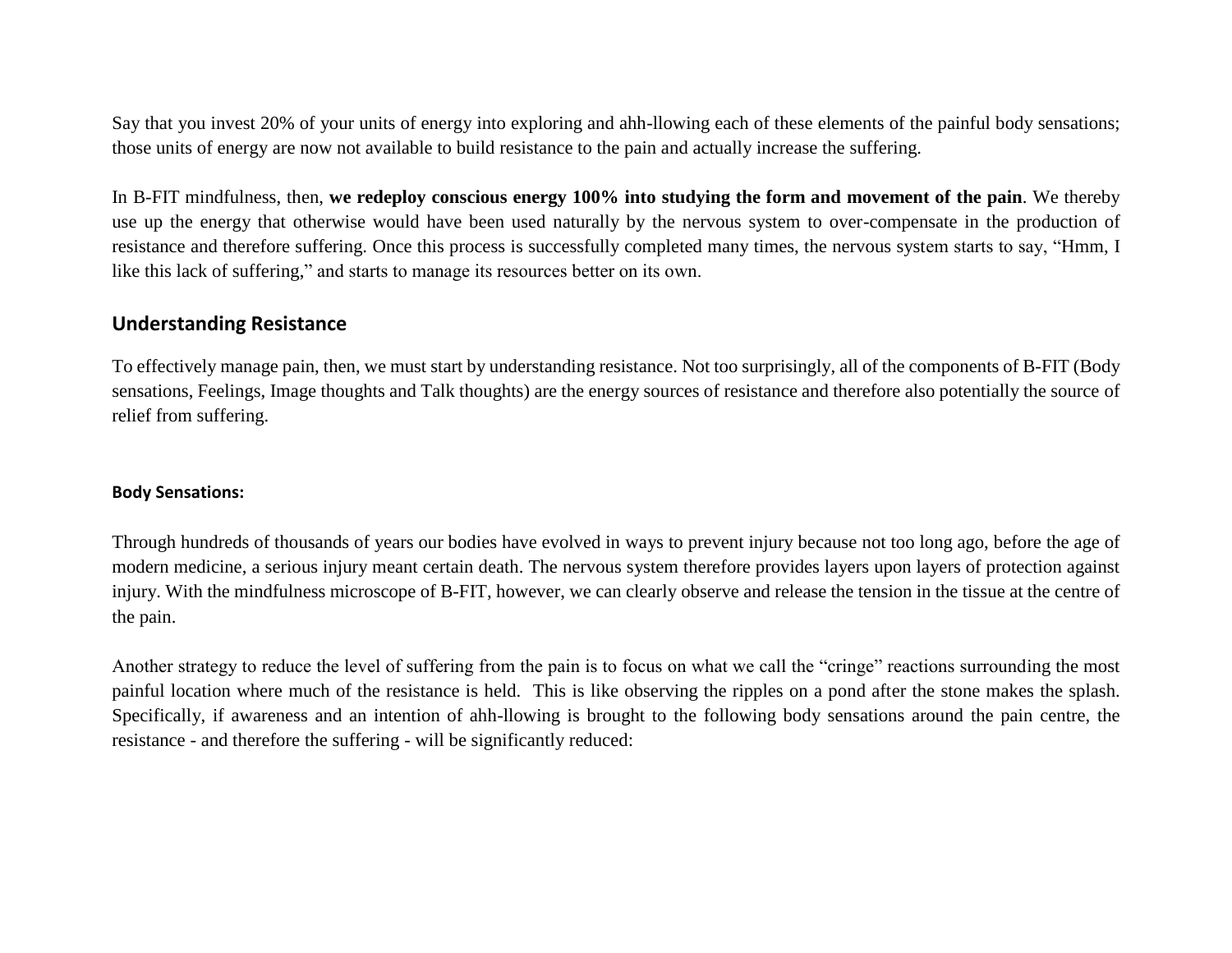**Shape and size**: All body sensations have a spatial form, and the form is always changing. The shape can be round, long, jagged or virtually anything. Resistance reduces when you skillfully observe the changing shape and label the changes "bigger," "smaller," or "same".

**Movement:** As noted, the spatial form of this resisting area is always moving. It may change slowly like an amoeba or jerkily like a throbbing toothache or a pounding headache. Observe the changes in movement and label them "fast," "slow," "jerky," or "same".

**Intensity:** The final change is in the intensity of the pain. For a while it can be strong, then it may become quite weak. Observe the changes in intensity and label them "stronger," "weaker" or "same".

Just this three-fold exploration of the sensations and infusing of the sensations with ahh-llowingness can significantly lower the level of suffering.

#### **Feelings:**

The feelings or emotions that we experience act as a catalyst to increase or reduce resistance and therefore suffering. Stressful feelings like fear, anger, impatience, irritation or guilt always intensify suffering. One reason for this is that a stressful body is naturally tense and tight. This is, in part, the body's way of signaling to the brain to stop what it is doing. To the extent that stressful feelings can be minimized, this catalyst can be managed or even eliminated. As B-FIT mindfulness softens and calms stressful feelings, it is acting to give the body a relaxing internal massage.

#### **Image and Talk Thinking:**

Similarly, thoughts can either diminish or increase the body/brain resistance mechanisms. Science has now proven that thoughts create much of our reality. "Seeing is believing, 'cause if I hadn't believed it I wouldn't have seen it".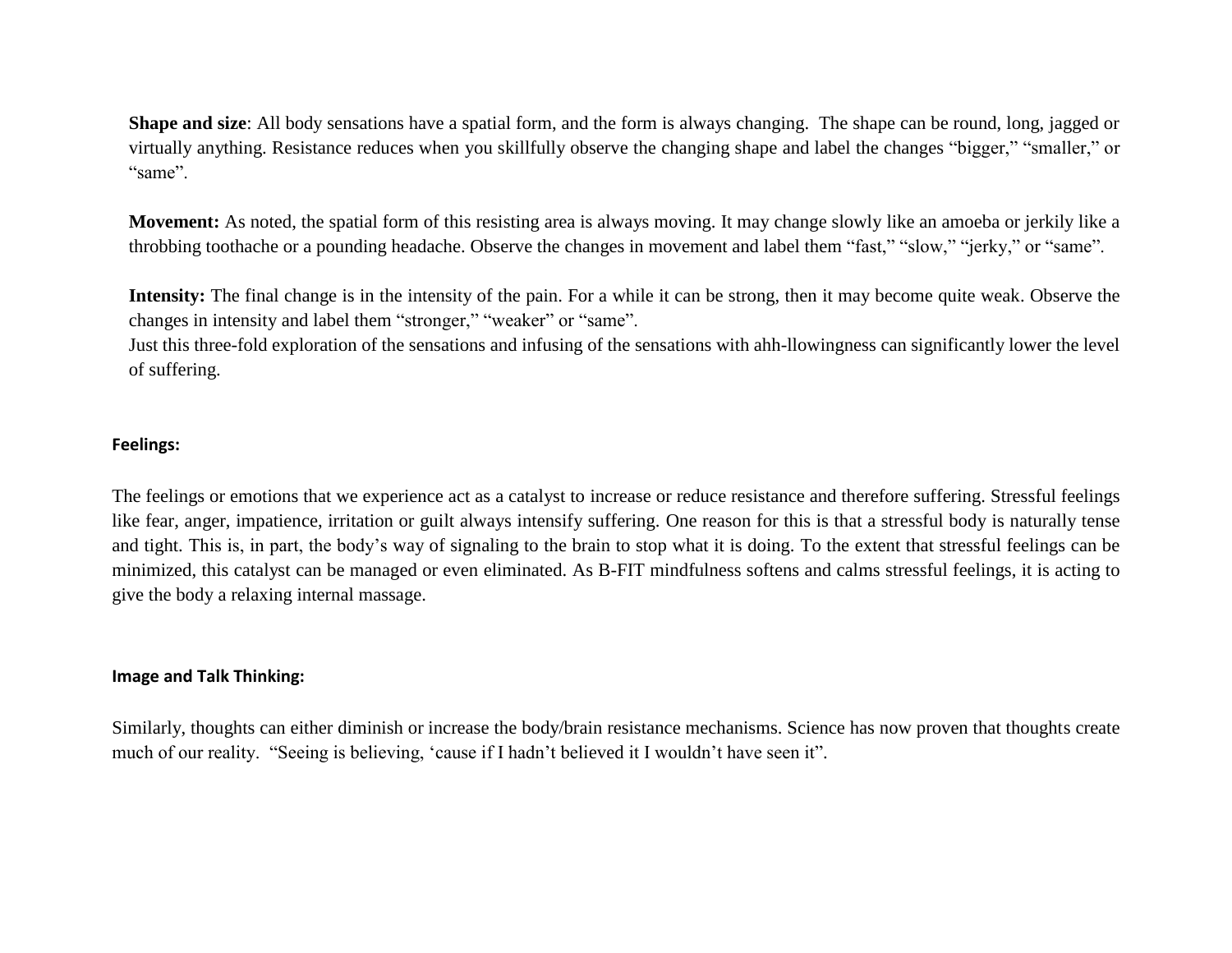Negative, worrying, hopeless, helpless or overwhelming image or talk thoughts clearly make resistance increase. They prepare the body for freeze, flight or fight action. As counter-intuitive as it may sound, the more we can make friends with the pain, the less it will hurt us. We have 50,000 thoughts per day. To the extent that we are unaware of having a thought—it has us.

When the body is in pain, the thinking mind automatically sympathizes with the condition and becomes a co-conspirator in the push to intensify the pain: "This is awful!" "When will it ever stop?" "I can't stand it!" Simple awareness of and intentional ahh-llowing of Image and Talk thoughts like these is a really effective way of reducing the increased suffering from pain caused by negative internal talk. As always, the best way to ahh-llow these thoughts is to label them without attachment: "Ahh, there is distress". "There is upset".

#### **Resistance and B-FIT**

There is a more complete version of the suffering formula:

Suffering = resistant Body Sensations x resistant feelings x resistant thoughts x PAIN.

 $10 \times 10 \times 10 \times 10 = 10,000$  units of suffering!

Even when B-FIT can be directly experienced with ahh-llowingness, the painfulness is still present. However, when resistance is diminished, it's like the formula becomes one of addition rather than multiplication.

 $10 + 10 + 10 + 10 = 40$  units of suffering.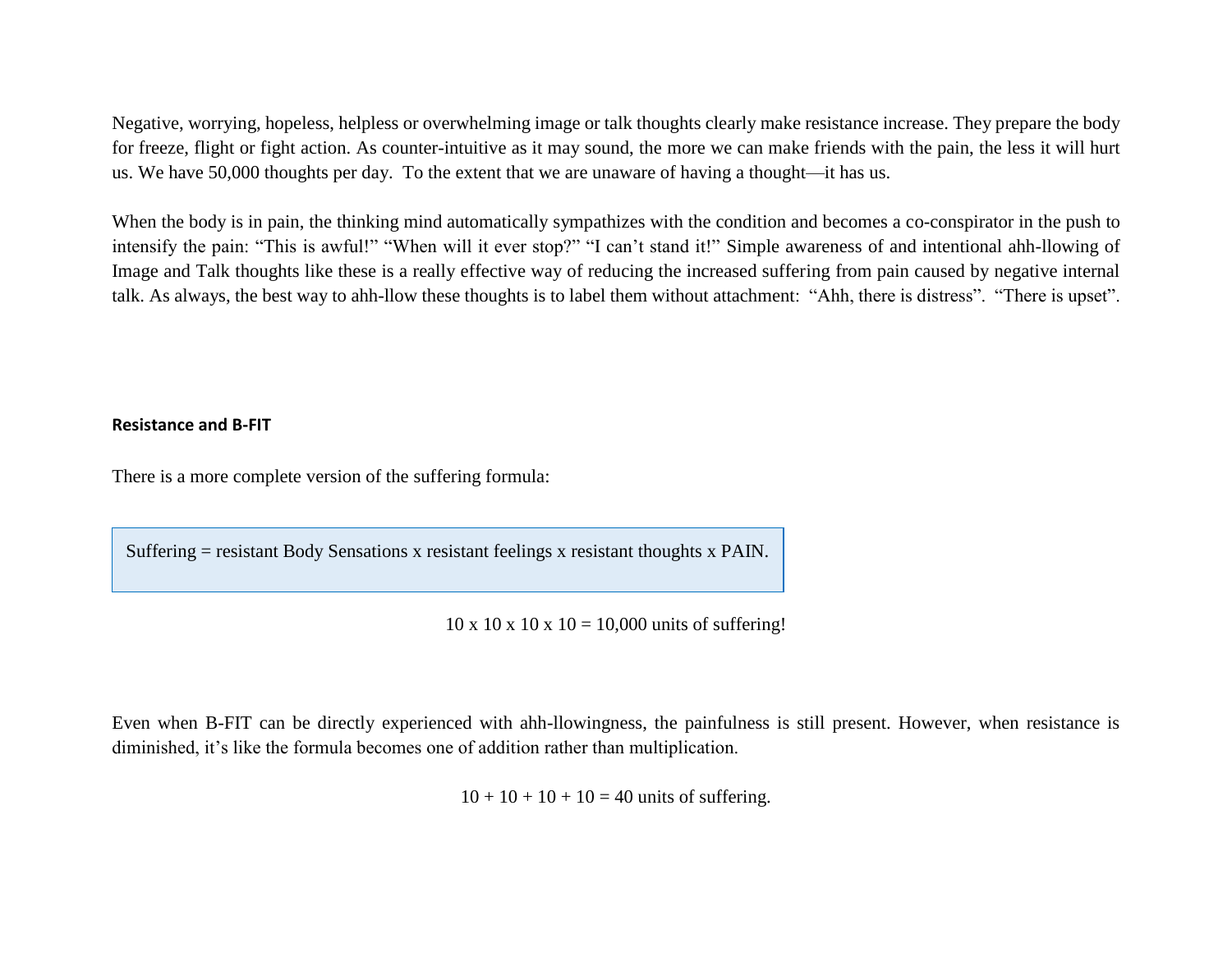I'll conclude this discussion of resistance with my most productive exercise to motivate you to identify the critical need to pay attention to and make friends with all B-FIT suffering-producing components.

Do this experiment. Carefully, with gloves and eye protection, break a glass jar. Pick up a 2" piece of the glass, put it in the palm of your hand (no glove) and mindfully walk around your home with it for three to five minutes. Imagine it to be a baby. Do not drop it! Do the experiment before reading further!

Did you close your hand and hold the jagged piece of glass tightly to prevent it from falling, or did you hold it gently and rely on mindfulness for it not to fall?

Gently and mindfully is the only way to effectively carry pain without creating suffering.

## **How to Prevent and Manage Pain to Reduce or Relieve Suffering**

- 1. Practise the "Concentrating and Focusing" exercise for 5 10 minutes.
- 2. Once concentration is relatively stable, the body is relatively relaxed, feelings are relatively calm and you are relatively more aware of image and talk thoughts, select a body discomfort or pain to be your field of focus.
- 3. Explore the pain's location, shape, intensity and changefulness (rate of change).

Conduct each exploration for 2 - 3 minutes using the following spoken labels (either to self or out loud if alone):

| Location      | knee, elbow, head etc.  |
|---------------|-------------------------|
| Shape         | bigger, smaller, same   |
| Intensity     | stronger, weaker, same  |
| Changefulness | fast, slow, jerky, same |